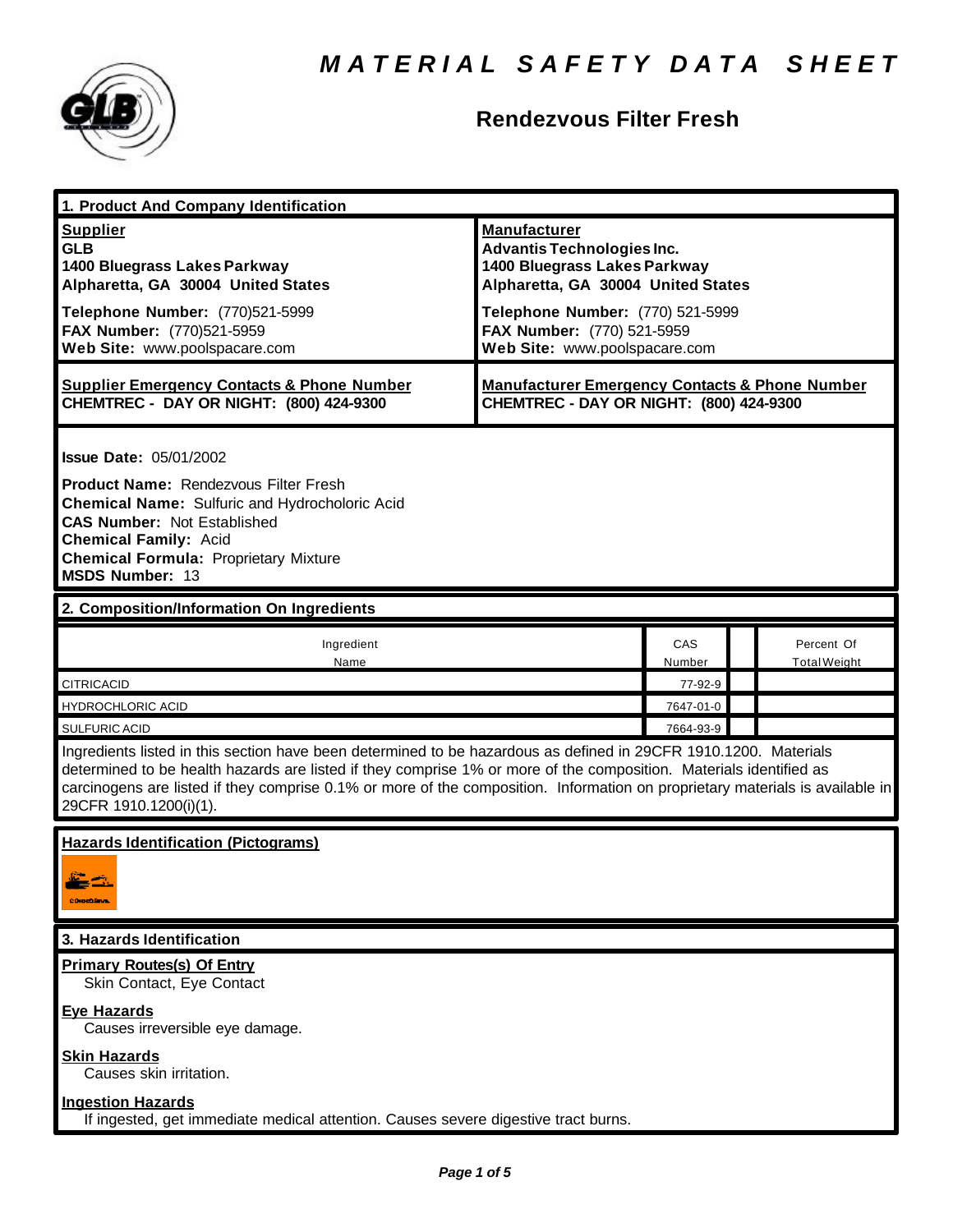### **Rendezvous Filter Fresh**

#### **3. Hazards Identification - Continued**

#### **Inhalation Hazards**

Causes respiratory tract irritation.

#### **Signs And Symptoms**

Irritation of Eyes, Skin and Respiratory Passages

#### **First Aid (Pictograms)**



#### **4. First Aid Measures**

#### **Eye**

In case of contact, hold eyelids apart and immediately flush eyes with plenty of water for at least 15 minutes. Call a physician or a poison control center immediately.

#### **Skin**

Wash the affected area under tepid running water using a mild soap. Remove contaminated clothing and shoes.

#### **Ingestion**

DO NOT INDUCE VOMITING. Get medical attention immediately. If victim is fully conscious, give one or two cups of water or milk to drink.

#### **Inhalation**

If breathing is difficult, give oxygen. If inhaled, remove to fresh air. Consult a physician.

#### **Fire Fighting (Pictograms)**



#### **5. Fire Fighting Measures**

**Flash Point:** n/a °F **Flammability Class:** n/a

#### **Extinguishing Media**

Use the appropriate extinguishing media for the surrounding fire.

#### **Fire Fighting Instructions**

Firefighters should wear self-contained breathing apparatus and full protective gear.

#### **6. Accidental Release Measures**

Clean up spill immediately. Contain and/or absorb spill with inert material (e.g. sand, vermiculite). Neutralize spill area with soda ash or lime. Flush spill area with water. Use appropriate containers to avoid environmental contamination.

#### **7. Handling And Storage**

#### **Handling And Storage Precautions**

Keep out of reach of children. Store material in a cool and dry place.

#### **Handling Precautions**

Do not get in eyes.

#### **Storage Precautions**

Keep out of reach of children. Store in a cool dry place. Avoid contact with Alkalis, Amines, and Metals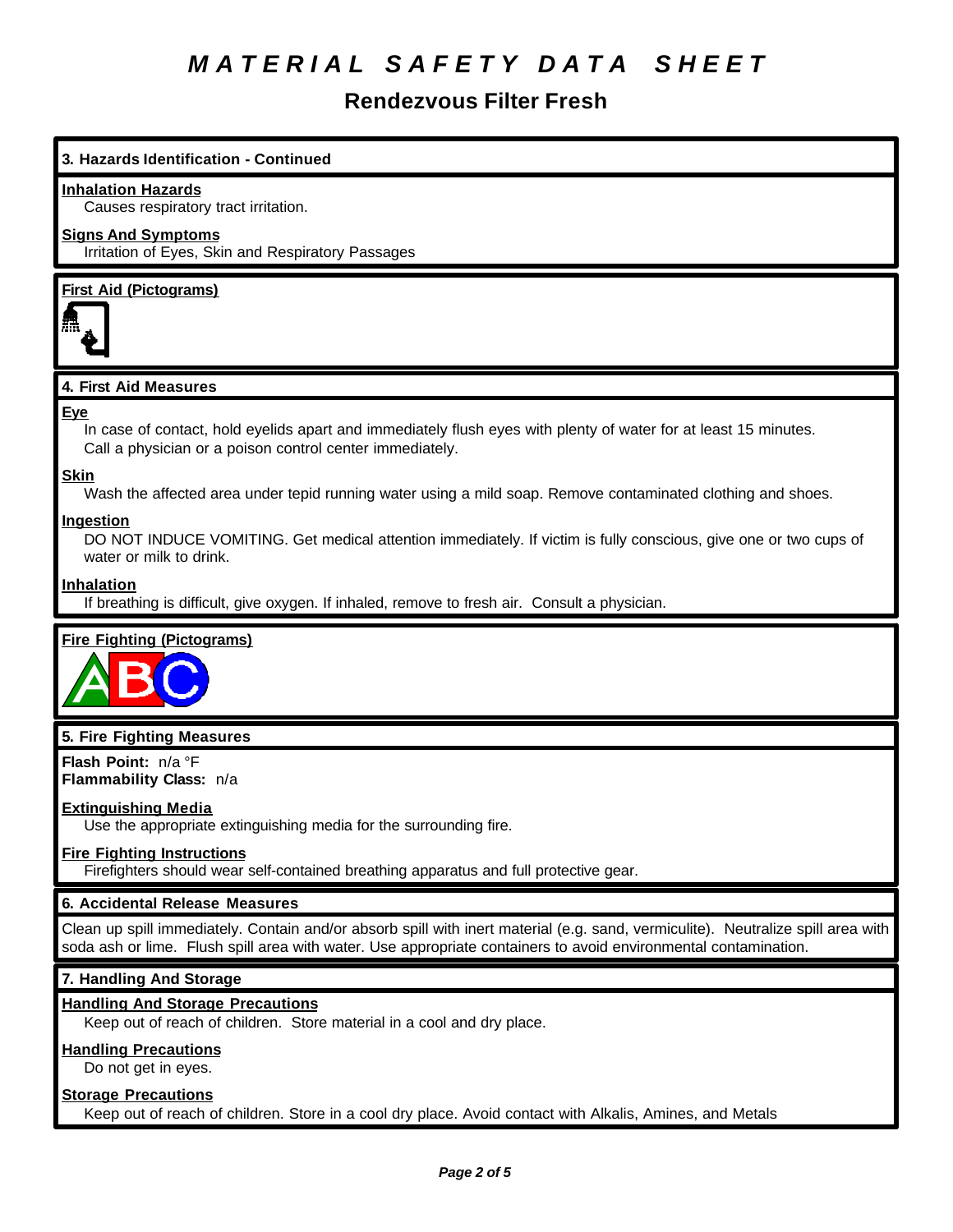**Rendezvous Filter Fresh**

### **7. Handling And Storage - Continued**

#### **Work/Hygienic Practices**

Use safe chemical handling procedures suitable for the hazards presented by this material.

### **Protective Clothing (Pictograms)**



#### **8. Exposure Controls/Personal Protection**

#### **Engineering Controls**

Local exhaust acceptable. Special exhaust not required

#### **Eye/Face Protection**

Faceshield over safety glasses or goggles.

#### **Skin Protection**

Plastic or rubber apron. Chemical-resistant gloves.

## **Respiratory Protection**

None normally required.

#### **Ingredient(s) - Exposure Limits**

HYDROCHLORIC ACID ACGIH TLV-CEILING 5 ppm OSHA PEL-CEILING 5 ppm SULFURIC ACID ACGIH TLV-STEL 3 mg/m3 ACGIH TLV-TWA 1 mg/m3 OSHA PEL-TWA 1 mg/m3

#### **9. Physical And Chemical Properties**

#### **Appearance**

Pale amber liquid

**Odor**

Mild

**Chemical Type:** Mixture **Physical State:** Liquid **Melting Point:** n/a °F **Boiling Point:** 212 °F **Specific Gravity:** 1.08 **Percent Volitales:** Not Determined **Vapor Pressure:** Not Determined **Vapor Density:** >1 **pH Factor:** 0-2 **Solubility:** Soluble in Water **Viscosity:** Not Determined **Evaporation Rate:** <1

#### **10. Stability And Reactivity**

**Stability:** Stable **Hazardous Polymerization:** Will not occur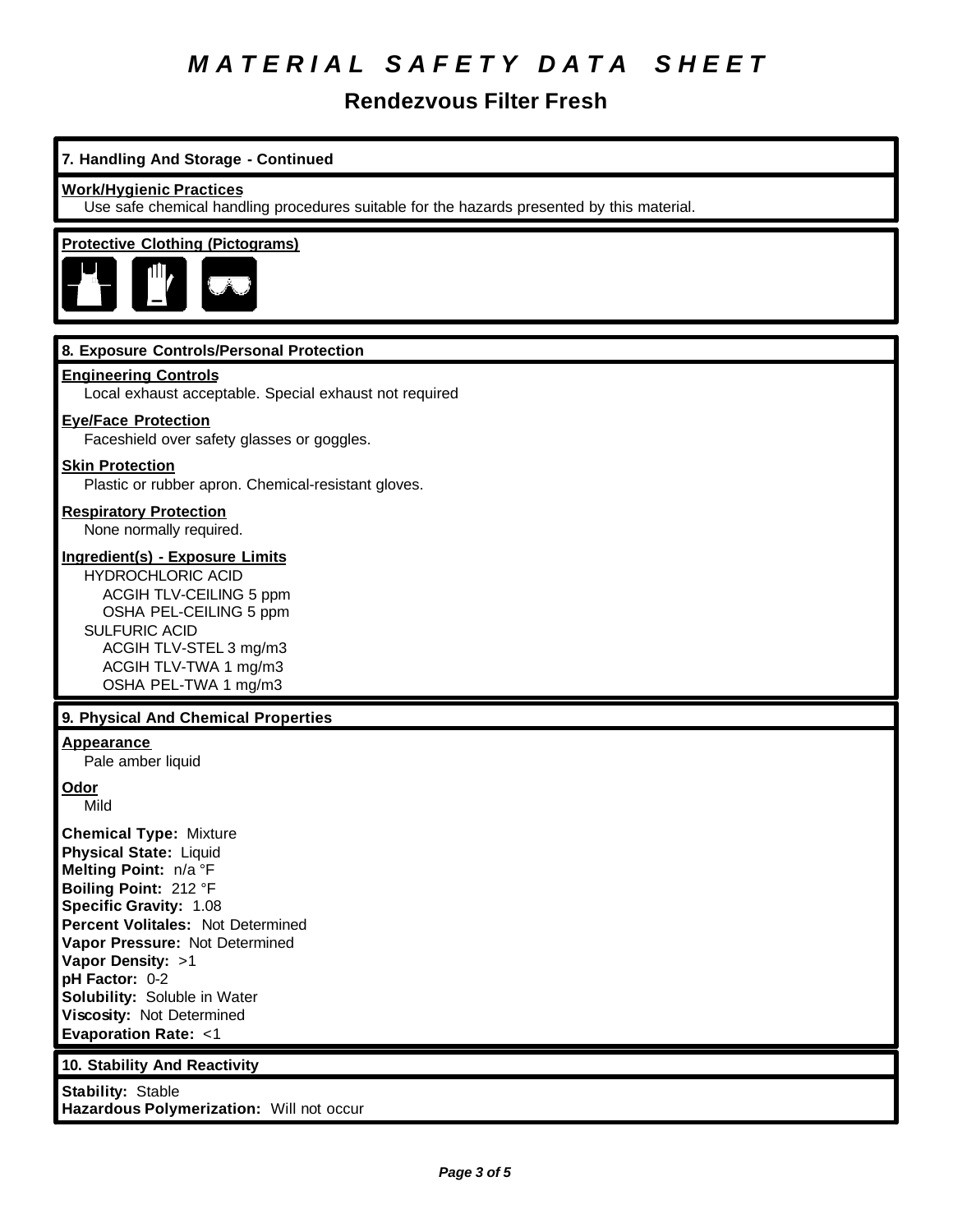## **Rendezvous Filter Fresh**

| 10. Stability And Reactivity - Continued                                                                                                                                                                                                                                                                                                                                                                                                       |
|------------------------------------------------------------------------------------------------------------------------------------------------------------------------------------------------------------------------------------------------------------------------------------------------------------------------------------------------------------------------------------------------------------------------------------------------|
| <b>Conditions To Avoid (Stability)</b><br>Avoid contact with strong Amines, Alkalis, and Metals                                                                                                                                                                                                                                                                                                                                                |
| <b>Incompatible Materials</b><br>Alkalis, Amines and Metals                                                                                                                                                                                                                                                                                                                                                                                    |
| <b>Hazardous Decomposition Products</b><br>Oxides of Nitrogen, Hydrogen, Sulfur and Carbon                                                                                                                                                                                                                                                                                                                                                     |
| 11. Toxicological Information                                                                                                                                                                                                                                                                                                                                                                                                                  |
| Ingredient(s) - Carginogenicity<br><b>SULFURIC ACID</b><br>NTP - Listed On The National Toxicology Program<br>Listed In The IARC Monographs                                                                                                                                                                                                                                                                                                    |
| 12. Ecological Information                                                                                                                                                                                                                                                                                                                                                                                                                     |
| No Data Available                                                                                                                                                                                                                                                                                                                                                                                                                              |
| 13. Disposal Considerations                                                                                                                                                                                                                                                                                                                                                                                                                    |
| Refer to applicable local, state and federal regulations as well as industry standards.                                                                                                                                                                                                                                                                                                                                                        |
| 14. Transport Information                                                                                                                                                                                                                                                                                                                                                                                                                      |
| <b>Proper Shipping Name</b><br>CORROSIVE LIQUIDS N.O.S. (Hydrocholoric and Sulfuric Acids)                                                                                                                                                                                                                                                                                                                                                     |
| <b>Hazard Class</b><br>8, PGII (<=1L Consumer Commodity ORM-D)                                                                                                                                                                                                                                                                                                                                                                                 |
| <b>DOT Identification Number</b><br><b>UN1760</b>                                                                                                                                                                                                                                                                                                                                                                                              |
| <b>DOT (Pictograms)</b>                                                                                                                                                                                                                                                                                                                                                                                                                        |
|                                                                                                                                                                                                                                                                                                                                                                                                                                                |
| 15. Regulatory Information                                                                                                                                                                                                                                                                                                                                                                                                                     |
| Ingredient(s) - U.S. Regulatory Information<br><b>HYDROCHLORIC ACID</b><br>SARA Title III - Section 313 Form "R"/TRI Reportable Chemical<br>SARA - Acute Health Hazard<br><b>SULFURIC ACID</b><br>SARA Title III - EPA Part 355 Extremely Hazardous Substance<br>SARA Title III - Section 313 Form "R"/TRI Reportable Chemical<br>SARA - Acute Health Hazard<br>SARA - Chronic Health Hazard<br>SARA - Fire Hazard<br>SARA - Reactivity Hazard |
| Ingredient(s) - State Regulations<br><b>HYDROCHLORIC ACID</b><br>New Jersey - Workplace Hazard<br>New Jersey - Environmental Hazard<br>New Jersey - Special Hazard                                                                                                                                                                                                                                                                             |